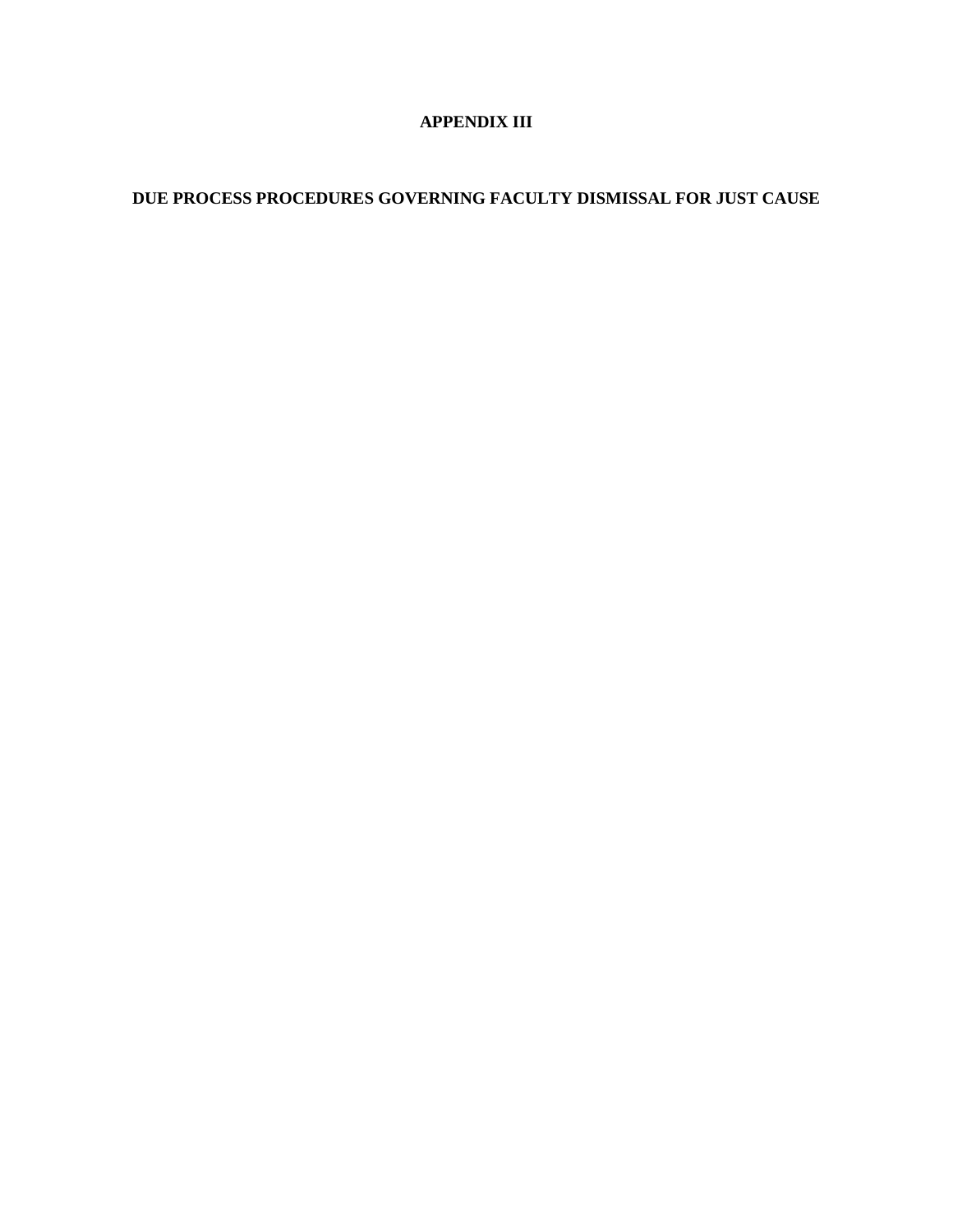

#### **Due Process Procedures: Just Cause for Censure, Suspension or Dismissal**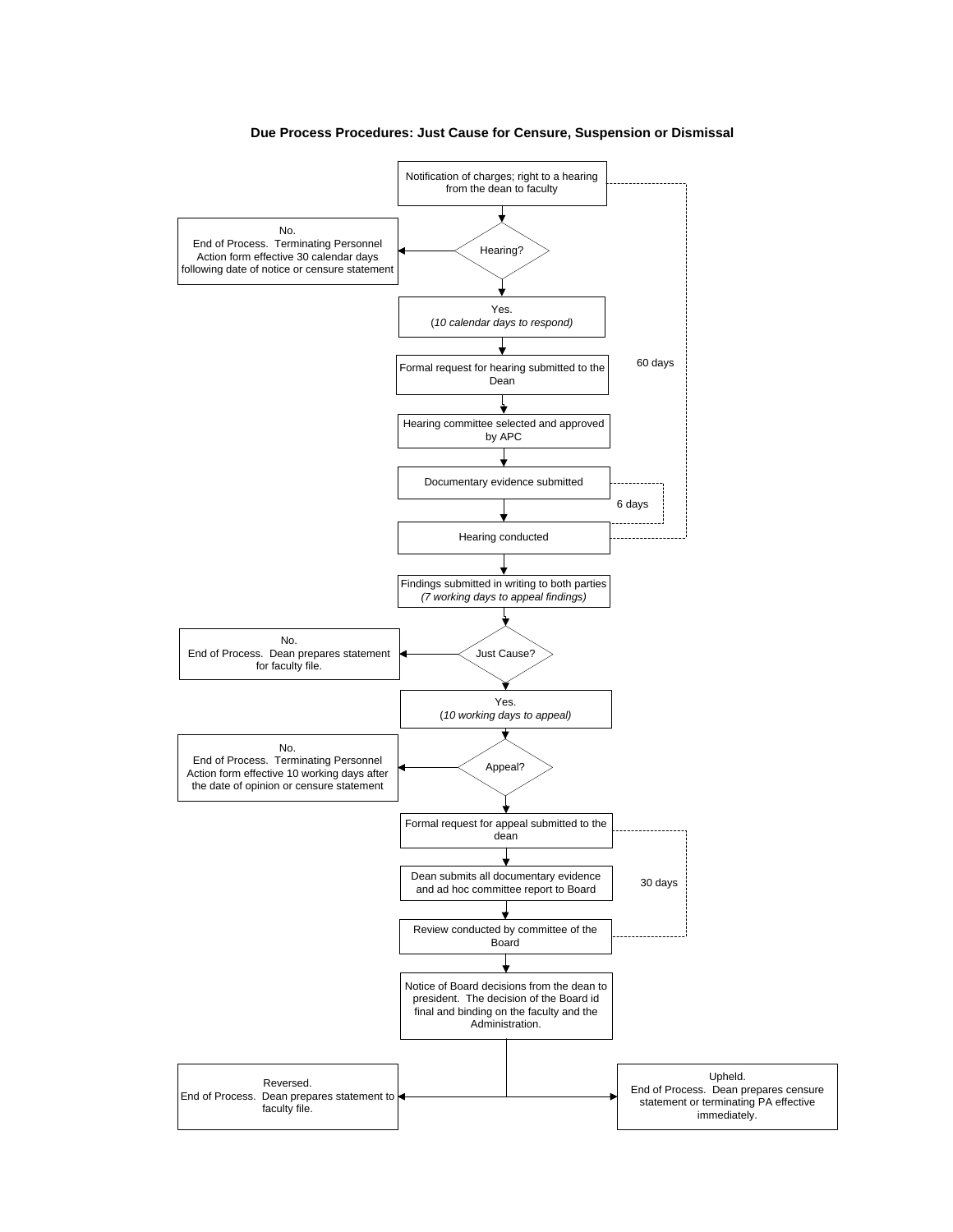#### **APPENDIX TO FACULTY BYLAWS**

#### **I. Introduction**

The Bylaws of the faculty of Morehouse School of Medicine (the "School of Medicine") provide for the dismissal of a member of the faculty for "just cause." The Bylaws further provide that no member of the faculty may be dismissed for just cause without "due process" (Article VIII).

The following provisions apply to matters relating to "just cause," but do not apply to procedures regarding "intent not to reappoint" after expiration of a faculty appointment. The latter procedures are described in the Faculty Appointment and Promotion Process and Policies.

Dismissal of a member of the School of Medicine's faculty may be recommended, depending on the circumstances, by a department chairperson, dean, or the president. The faculty member shall continue to hold his/her faculty appointment and shall receive his/ her salary and other employment benefits until a final decision has been made regarding the Faculty Member's employment status with the School of Medicine.

If possible, prior to recommending a Faculty Member for dismissal, the chairperson and/or dean should make a good faith effort to resolve the problem or dispute that supports the underlying recommendation of dismissal.

In order to recommend dismissal of a Faculty Member, the chairperson or dean must send a letter to the faculty member, with a copy to the dean, informing the faculty member of his/her intention to recommend dismissal from the School of Medicine. The letter of intent must contain a reasonable statement of the problem at issue and, if applicable, efforts made to resolve the problem. The faculty member has the right to submit a written response before the formal dismissal process is initiated.

Upon receipt of such letter, the dean shall contact the faculty member to solicit a written response and may attempt to resolve this issue informally before initiating the formal process. If unsuccessful, the dean shall initiate the formal process. Both the Faculty Member and the School of Medicine shall substantially comply with the process and procedures described herein.

If, in the judgment of the dean or president, the continued activity of the Faculty Member is considered undesirable, he or she may be suspended from duty pending a final decision. The decision as to whether the Faculty Member may continue employment related activities or use institutional facilities shall be made by the dean or president. The interim suspension is without loss of salary.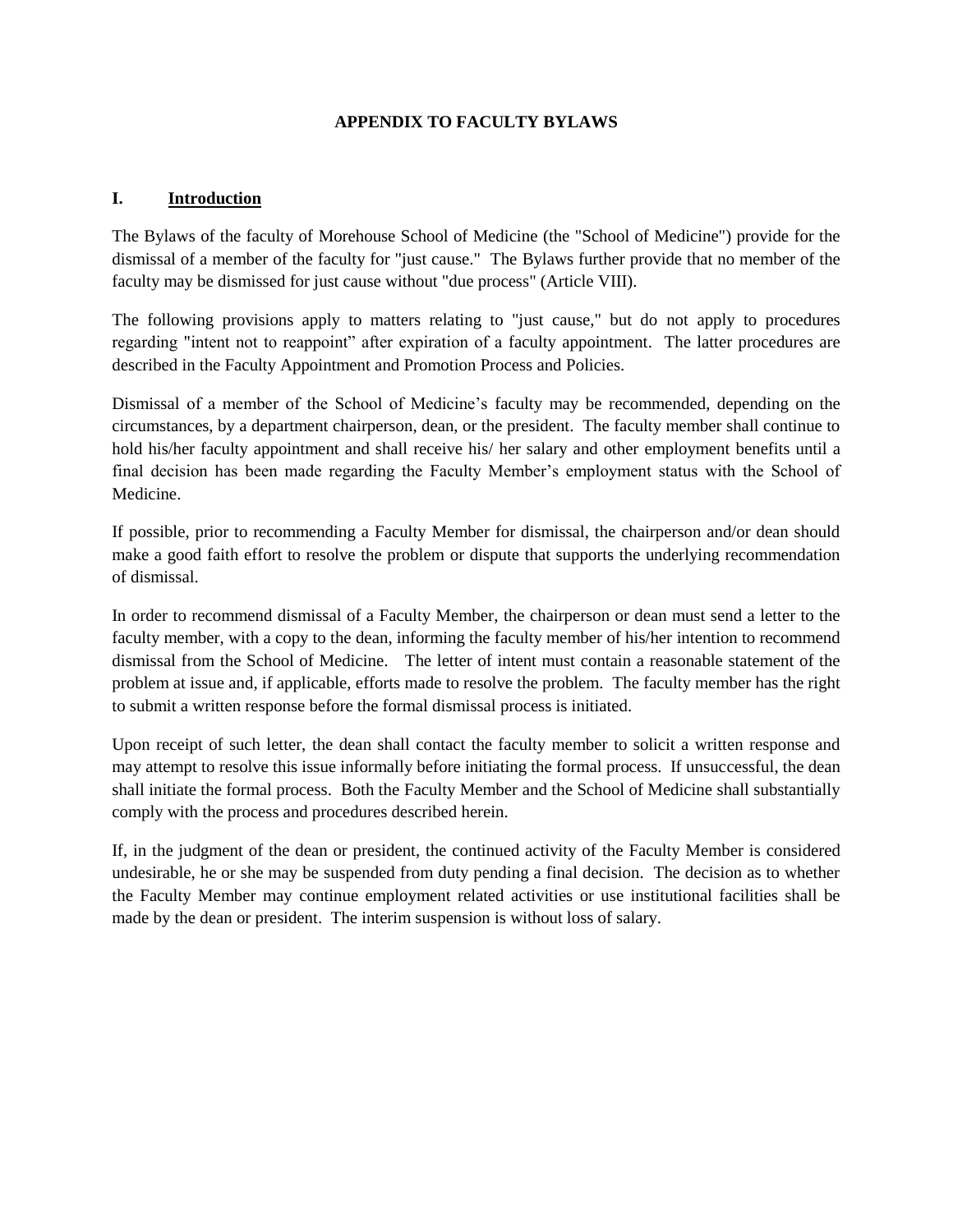#### **II. Dismissal Process**

- *A.* A faculty member must be notified in writing (the "Notice") by the dean of the School of Medicine (the dean<sup>1</sup>) if he or she is charged with one or more of the following "just" causes" for dismissal:
	- 1. Professional incompetence;
	- 2. Neglect of duty, including but not limited to, serious violation of faculty rules for governance or corporate bylaws, rules and regulations;
	- 3. Misconduct in teaching or in the conduct of research. Misconduct shall be interpreted to include, but not be limited to, the present and then current definition of charges of misconduct in research as stated by the United States Public Health Service which presently defines "misconduct" as (1) serious deviation from accepted practices such as fabrication, falsification, or plagiarism, in carrying out research or in reporting the results of research; or (2) material failure to comply with federal requirements affecting specific aspects of the conduct of research (e.g., the protection of human subjects and the welfare of laboratory animals);
	- 4. Conduct which significantly impairs his or her ability, or that of others to carry out academic and/or administrative responsibilities to the School of Medicine;
	- 5. Violation of generally accepted standards of professional ethics;
	- 6. Breach of confidentiality as required by law or established by School of Medicine policy concerning faculty, staff, residents, students, or patient records or data, research data, or School of Medicine procedures in which the participants are promised confidentiality;
	- 7. Refusal to perform legitimate work assigned by the faculty member's supervisor or department chair; Violation(s) of other School of Medicine policies, including but not limited to the Code of Conduct and Human Resources Policy Manual.
- B. The Notice must include:

 $\overline{\phantom{a}}$ 

- 1. A reasonably specific description of the violation;
- 2. A description of the evidence supporting the charge;
- 3. The name(s) of the person or persons providing the evidence;
- 4. Notice that the faculty member Faculty Member has the right to a hearing. The Faculty Member may exercise such right by sending a written notice stating the

<sup>1</sup> If the dean is being recommended for dismissal from the faculty, then the president of the School of Medicine shall designate a person to carry out the responsibilities described herein which normally would be done by the dean.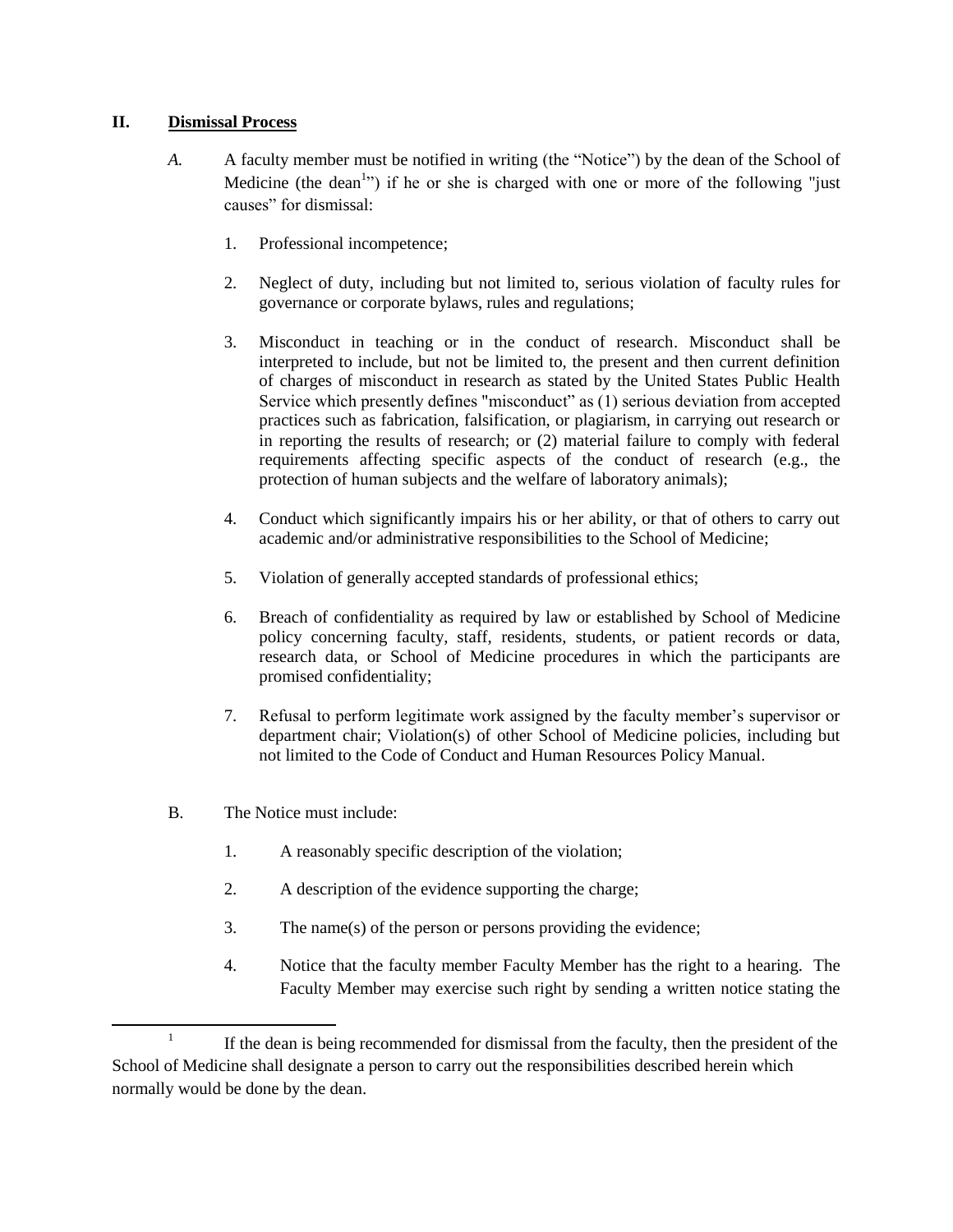desire for a formal hearing (the "Request for Hearing Notice") to the dean within ten (10) working days of his/her receipt Faculty Member of the Notice. 5.Notice that dismissal will be recommended to the president by the dean [(to become effective thirty [(30)] calendar days following the date of notice)] unless the right to a hearing is exercised.

#### **III. Right to Hearing**

Upon receipt of a Request for Hearing Notice, the dean, or his or her designee shall:

- A. Consult with the Faculty Member and the dean to set a date for the hearing. The date should provide the Faculty Member sufficient time to prepare a defense but, unless otherwise agreed by the dean and the Faculty Member, shall not be later than sixty (60) calendar days from the date the Notice was sent to the Faculty Member.
- B. Provide the Academic Policy Council ("APC") with the names of ten (10) faculty members from which the APC shall appoint an ad hoc faculty committee (the "Ad Hoc Committee") to conduct the hearing and to render a written recommendation to the dean. The Ad Hoc Committee shall have no fewer than three or more than five faculty members. None of the faculty members shall have a collaborative working relationship with, or be from the same department as, the Faculty Member. If any member of the faculty, in his or her sole discretion, determines he or she has a conflict of interest which would hamper his/ her ability to be fair to the Faculty Member subject to dismissal proceedings or the School of Medicine, the faculty member shall not be required to serve on the Ad Hoc Committee. The Ad Hoc Committee make-up is not subject to challenge.
- C. Provide the Faculty Member and the dean with the names of the members of the Ad Hoc Committee.
- D. Advise the Faculty Member of his or her right to:
	- 1. Be present at the hearing;
	- 2. Present a defense;
	- 3. Be assisted in his or her defense by a member of the faculty of his or her own choosing (the "Assisting Faculty Member");
	- 4. Call witnesses;
	- 5. Rebut evidence;
	- 6. Question adverse witnesses.
- E. Further advise the Faculty Member that the hearing will be a faculty hearing, and will not be conducted as a legal hearing. The Faculty Member may consult with legal counsel prior to the hearing. Persons who are not specifically authorized by these procedures may not attend the hearing, including without limitation legal counsel and members of the media.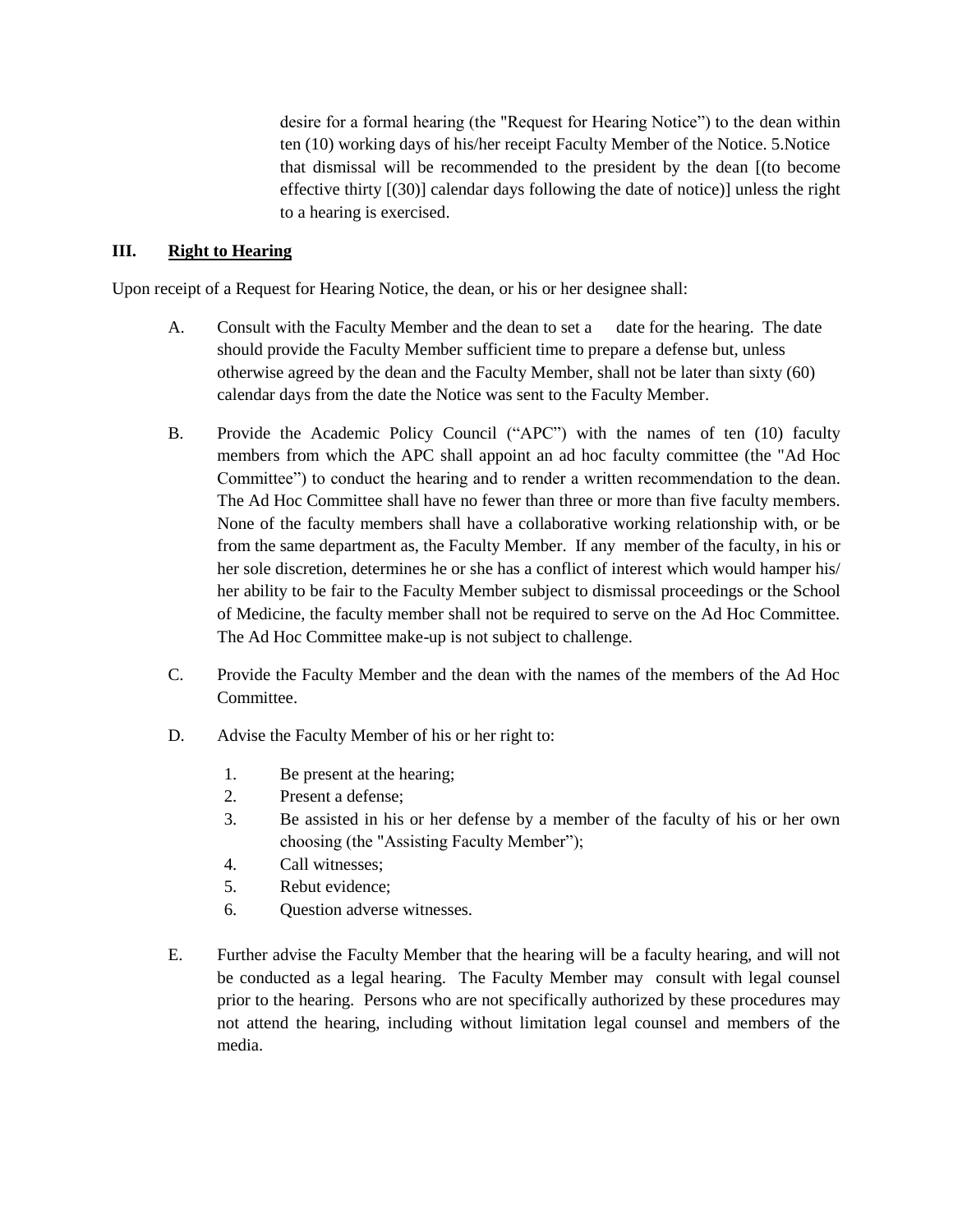#### **IV. Preparation for the Hearing**

- A. Once APC selects the Ad Hoc Committee the dean appoints the committee chairperson;
- B. No less than five (5) days prior to the hearing, the Faculty Member shall provide the Ad Hoc Committee and the dean with the name of the Assisting Faculty Member, if any;
- C. No less than five (5) days prior to the hearing, the dean shall provide the Ad Hoc Committee and the Faculty Member, with any and all documentary evidence relating to the charges and shall identify to both groups the names of persons who the dean shall call to testify with respect to the alleged offense;
- D. No less than five (5) days prior to the hearing, the Faculty Member shall provide the Ad Hoc Committee and the dean with any and all documentary evidence relating to the charges and shall identify the names of persons who the Faculty Member shall call to testify with respect to the alleged offense;
- E. The dean shall prepare the information against the Faculty Member to be presented at the hearing;
- F. The Faculty Member or the Assisting Faculty Member shall prepare the information in defense of the Faculty Member;
- G. The Ad Hoc Committee may have an initial meeting to review the charges and documentary evidence. After this review, the Ad Hoc Committee may choose to call witnesses other than those identified by the dean or the Faculty Member, but shall notify both parties of any additional witnesses. The Committee may also request additional documentary information of either or both parties, but shall make same available to the other party at or before the hearing. No documentation or other information from any source shall be accepted less than five (5) days prior to the hearing.
- H. Prior to the hearing neither the Faculty Member nor the dean shall contact any member of the Ad Hoc Committee for the purpose of persuading the Committee in connection with the dismissal process.

### **V. The Hearing**

- A. The hearing shall be closed. To the extent required by law, the evidence received during the hearing and the deliberations of the Ad Hoc Committee shall be kept confidential. A meeting record will be made of the hearing. The Ad Hoc Committee chairperson shall maintain possession of the record until all appeals authorized by these Bylaws have been completed or for sixty (60) days, whichever is longer. The chairperson shall release copies of the meeting record only to members of the Ad Hoc Committee, the dean, the president or the Faculty Member.
- B. The hearing is a faculty hearing and rules of procedure and/or evidence that would be applicable in a court of law are not applicable to this hearing.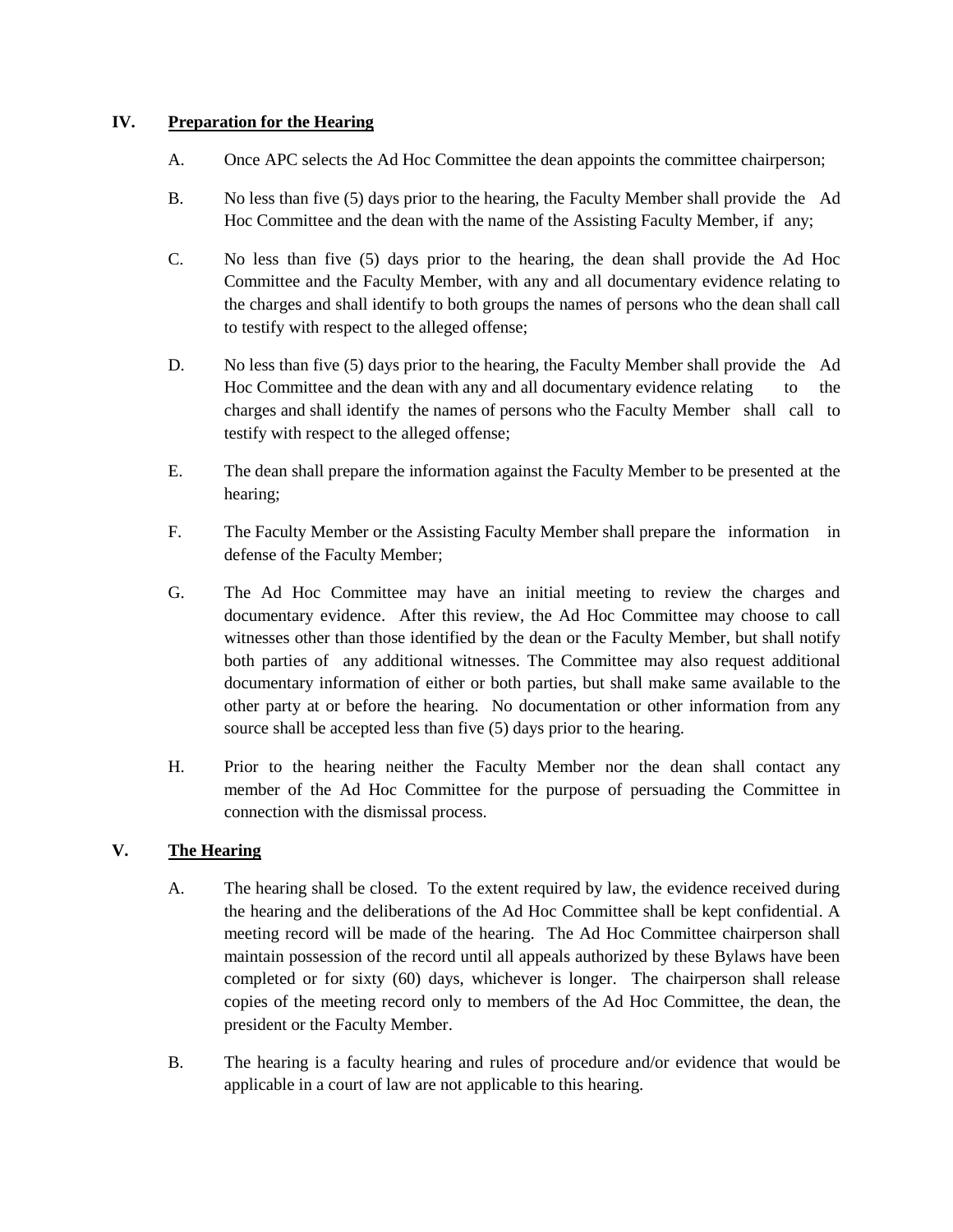- C. The dean and the Faculty Member may make opening statements. The dean shall present the charges and documentary evidence on behalf of the School of Medicine. The dean may ask an associate dean; a department chairperson or another designee, to serve as his / her alternate. The chairperson of the Ad Hoc Committee shall set the order of the presentation of evidence and, upon notifying all parties, may exclude irrelevant or unduly repetitious evidence or argument and at all times shall have final authority to conduct the hearing. Each party shall have the right to confront and question the witnesses of the other. Witnesses other than the Faculty Member, the Assisting Faculty Member, the dean and/or the person recommending the faculty member for dismissal are to be present only when testifying or responding to questions.
- D. The proceedings shall take place under the direction of the chairperson of the Ad Hoc Committee, any member of the Ad Hoc Committee, with the permission of the chairperson, may question the Faculty Member, dean and the witnesses. The chairperson of the Ad Hoc Committee shall have sole discretion for determining all procedural issues not specifically discussed herein.
- E. The chairperson of the Ad Hoc Committee, with the consent of a majority of the Ad Hoc Committee, may, if necessary, continue the hearing an additional day in order to provide for the testimony of all witnesses or review of all materials; however, the entire hearing is expected to be completed within sixty (60) calendar days of the date of notification of the charges. This time may be extended at the sole discretion of a two-thirds majority of the Ad Hoc Committee. At the conclusion of the hearing, the Faculty Member, followed by the dean, shall be accorded an opportunity for a summation.
- F. The chairperson of the Ad Hoc Committee shall declare the hearing closed.

# **VI. The Decision**

The Ad Hoc Committee shall deliberate to reach its findings. The Ad Hoc Committee shall submit its findings in writing (the "Opinion"). The Opinion shall be based solely on the hearing record. The Opinion shall include a statement that either there is, or there is not, just cause for dismissal. The Opinion shall further include a statement as to whether the Faculty Member shall be dismissed. The Ad Hoc Committee shall provide copies of the Opinion to both the dean and the Faculty Member as soon as practicable and generally within seven (7) days of the hearing.

# VII. Administrative Action after Ad Hoc Committee Decision

- A. If the Ad Hoc Committee finds that there is not just cause dismissal, the dean shall prepare a statement for the faculty file of the Faculty Member to include only the following information:
	- 1. That a charge was brought against the Faculty Member giving the date but not the nature of the charge;
		- 2. That a hearing was held before a faculty committee giving the date of the hearing;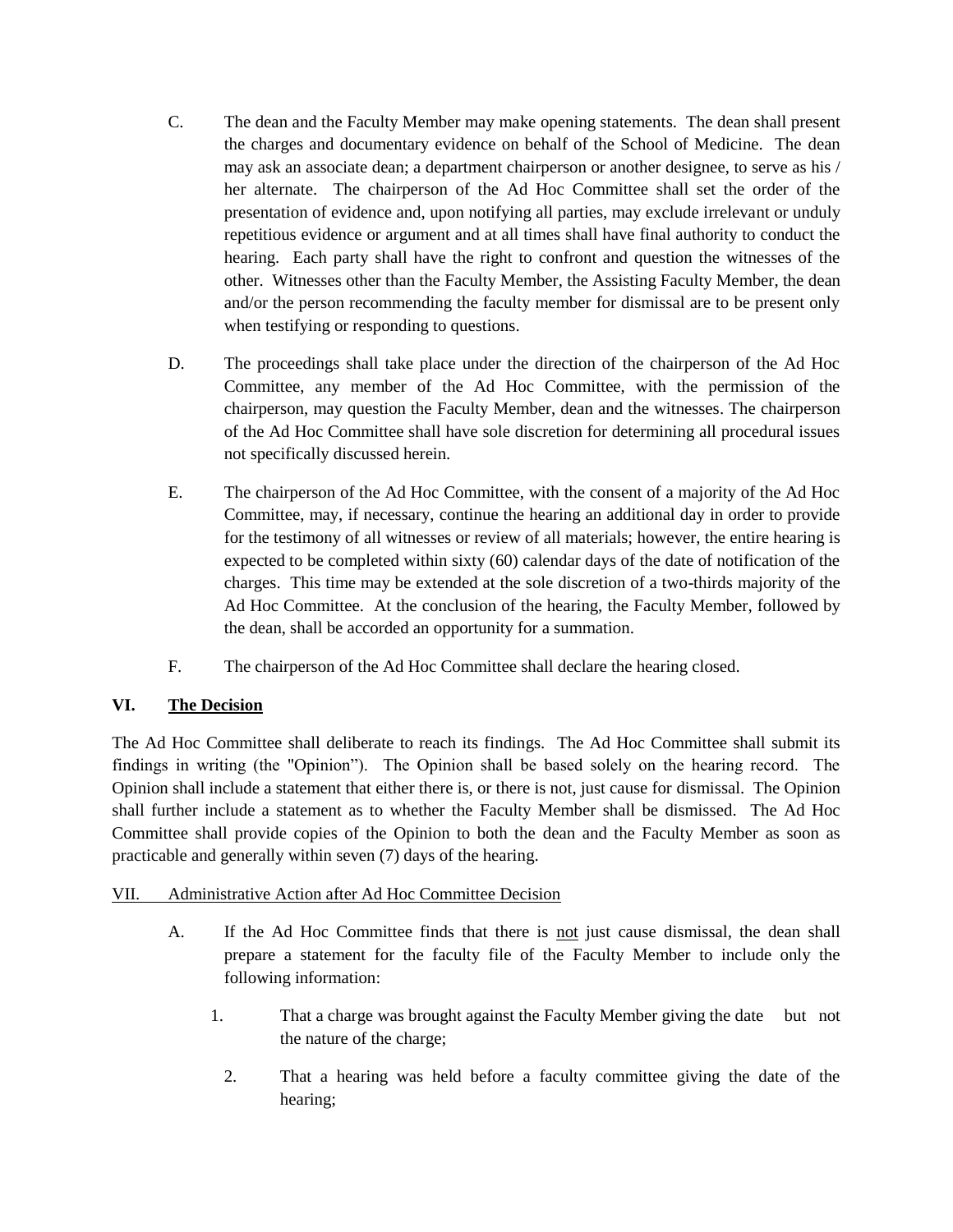- 3. That the opinion of the faculty committee was rendered in writing and that just cause was not established to warrant dismissal of the Faculty Member.
- 4. All other documents relating to the hearing and to the Opinion shall be placed in a sealed envelope in the faculty file in the dean's office. The file shall only be opened if the Faculty Member is charged again and requests a faculty hearing. Under such circumstances, the new Ad Hoc Committee shall have access to and may consider the full file.
- B. If the Ad Hoc Committee finds that there is just cause for dismissal, the dean shall recommend to the president that the Faculty Member be dismissed, the dismissal to become effective ten (10) working days after the date on which the Ad Hoc Committee provides the Opinion to the Faculty Member, unless the Faculty Member exercises his or her right to appeal as set forth below.

# **VII. Right to Appeal**

The Faculty Member may appeal the Ad Hoc Committee's finding that there is just cause for dismissal by notifying the dean in writing, of his/ her election to appeal such finding (the "Notice of Appeal"). The Notice of Appeal must be received by the dean within ten (10) working days of the date on which the Ad Hoc Committee provides the Opinion to the Faculty Member.

If a Notice of Appeal is received within that time, then no action will be taken until the appeal is completed. If the Faculty Member files an appeal, the dean shall forward a copy of the Notice of Appeal, all documentary evidence, and the Opinion to the Board of Trustees<sup>2</sup>. The Board of Trustees, or a committee thereof, shall review the decision of the Ad Hoc Committee pursuant to procedures established by the Board of Trustees. The Board of Trustees shall render its decision to the dean, within a reasonable time and generally no later than thirty (30) days after receipt of the Notice of Appeal. The decision of the Board of Trustees is final and binding on the Faculty Member and the Administration of the School of Medicine.

### **VIII. Administrative Action after Board of Trustees Decision**

- A. If the decision to dismiss the Faculty Member is reversed on appeal to the Board of Trustees, then the dean shall prepare a statement for the faculty file of the Faculty Member to include only the following information:
	- 1. That a charge was brought against the Faculty Member giving the date of the charge but not the nature of the charge;
	- 2. That a faculty hearing and an appeals hearing were held giving the dates of the hearings;

 $\overline{\phantom{a}}$ <sup>2</sup> All references to the Board of Trustees in this appendix shall mean either the entire Board of Trustees or a committee of the Board of Trustees.